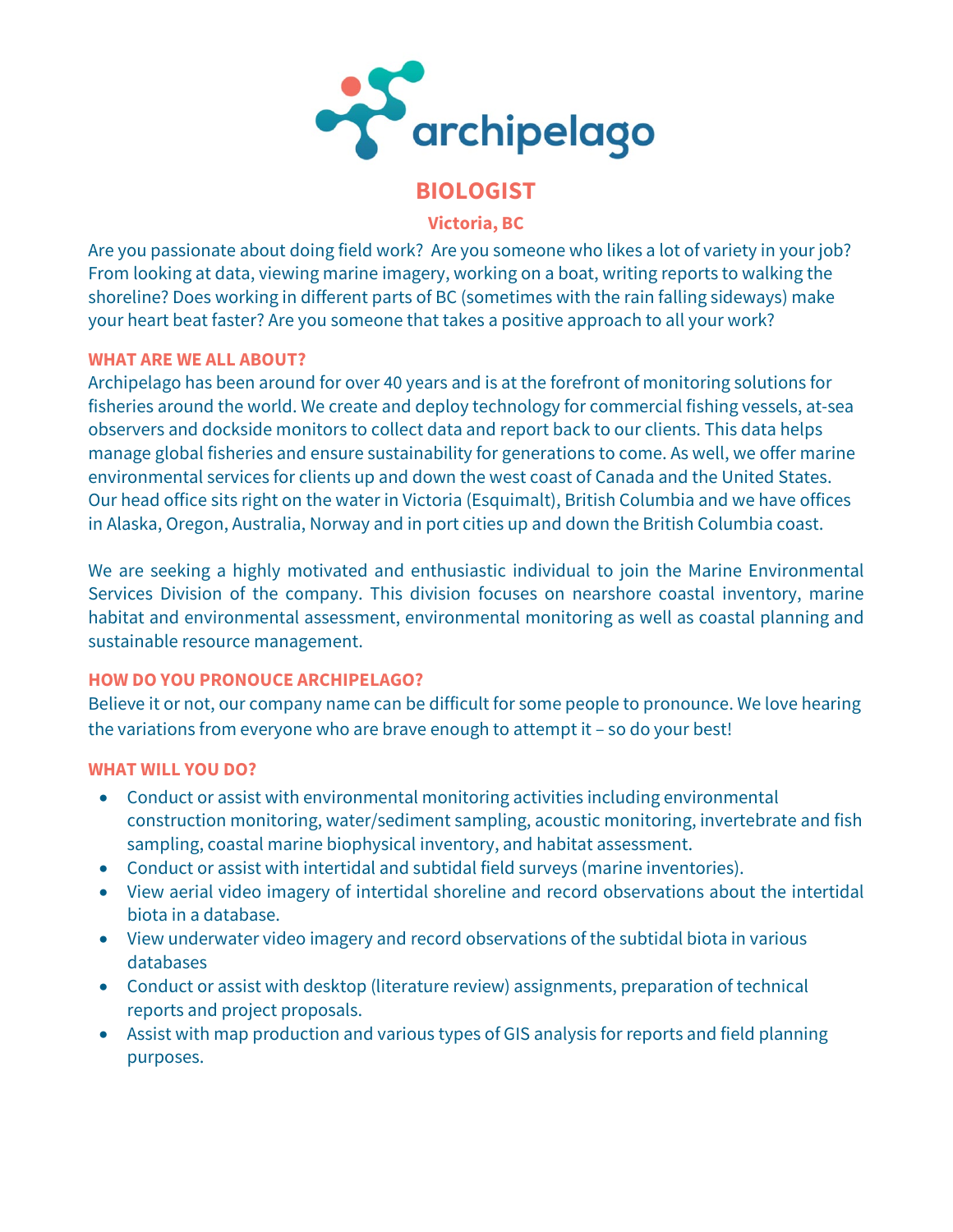#### **WHAT DO YOU OFFER?**

- B.Sc. in related discipline (Biology, Environmental Science) with 5-8 years working experience in environmental consulting.
- Strong knowledge of Pacific Northwest marine coastal biology and ecology including strong marine fish, invertebrate and algae identification skills.
- Experience with marine sampling and monitoring techniques (water, sediment, fish and invertebrates).
- Database, spatial analysis (GIS), and/or statistical analysis skills.
- Experience in the use and maintenance of marine instrumentation (e.g. CTDs, YSI water quality meters, hydrophones).
- Marine field skills (including small boat handling and GPS navigation).
- Demonstrated ability to meet project timelines and professional quality client deliverables.
- Innovative and can work independently and in a team setting.
- Strong oral and written communication skills including experience with scientific reporting and data analysis.
- Strong computer skills (Teams, MS Office 365, Access).
- Ability to obtain government security clearance through Public Services and Procurement Canada (PSPC). All successful candidates will also need to undergo a criminal record check to work on projects as required by PSPC.
- Willingness and ability to travel and work in remote field locations, work irregular and unpredictable field schedules, and in adverse weather conditions.
- A registered member of the College of Applied Biology.

# **BENEFICIAL EXPERIENCE**

- Experience with acoustic monitoring of marine construction activities.
- Small Vessel Operator Proficiency (SVOP) and Marine Emergencies Duties (MED A-3) certification.
- Experience with ArcMap and/or ArcGIS Online.
- WSBC Dive certification.
- Understanding of freshwater fish, and their habitats, in coastal British Columbia.
- Previous experience conducting freshwater field work (fish exclusion and salvage, environmental monitoring, stream classification)
- Experience with video classification.

# **WHAT DO WE OFFER?**

- Group benefits program (Health and Dental)
- Health spending account
- Personal wellness fund
- RSP matching
- Flex schedules
- Performance and success sharing plan
- Remote work options
- A commitment to sustainability and the environment within all our operations
- Staff funding programs for local and global non-profits